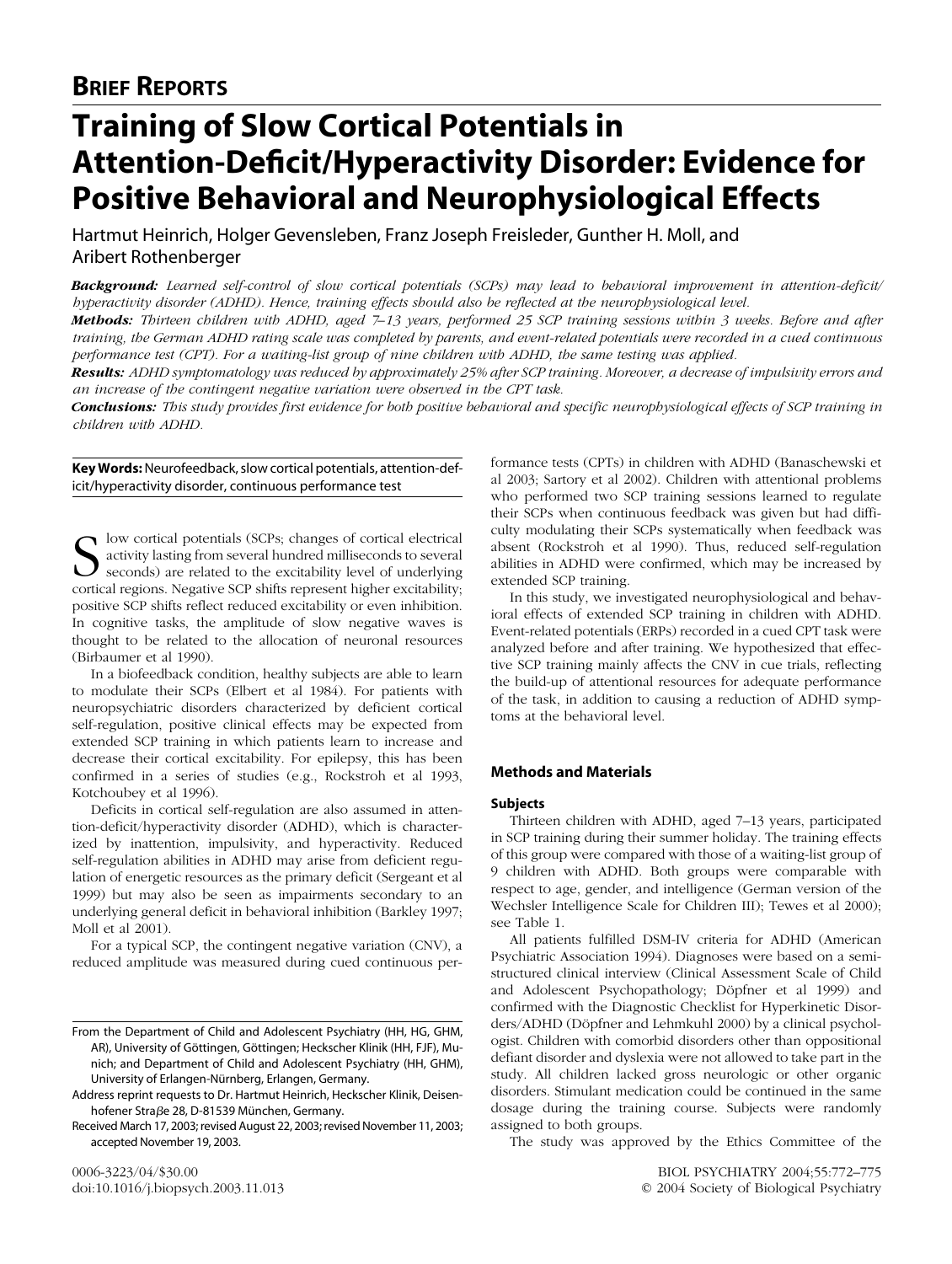<span id="page-1-0"></span>

|  | Table 1. Group Characteristics and Diagnostic Data |  |  |
|--|----------------------------------------------------|--|--|
|  |                                                    |  |  |

|                     | <b>ADHD Training</b><br>Group<br>$(n = 13)$ | <b>ADHD Waiting-List</b><br>Group<br>$(n = 9)$ |  |  |
|---------------------|---------------------------------------------|------------------------------------------------|--|--|
| Age (years/months)  | $11/1 \pm 1/7$                              | $10/5 \pm 2/1$                                 |  |  |
| Range               | 7 years 6 months-                           | 7 years 9 months-                              |  |  |
|                     | 13 years 5 months                           | 13 years 9 months                              |  |  |
| Sex (Boys/Girls)    | 12/1                                        | 9/0                                            |  |  |
| IO (HAWIK-III)      | $114.5 \pm 18.3$                            | $110.6 \pm 11.3$                               |  |  |
| <b>ADHD Subtype</b> |                                             |                                                |  |  |
| Mixed               | 9                                           | 7                                              |  |  |
| Inattentive         | 4                                           | $\mathcal{P}$                                  |  |  |
| Medication          |                                             |                                                |  |  |
| Unmedicated         | 7                                           | 5                                              |  |  |
| Medicated           | 6                                           |                                                |  |  |

70 ADHD children, whose parents had heard about the project in newspapers, on the internet, and by local professionals, applied to take part in the study. In their applications, families could say if they were also available for the waiting list group. Subjects were randomly selected to both groups. Children, who were drug-free for at least one week before their training courses started, were considered as unmedicated.

ADHD, attention-deficit/hyperactivity disorder; IQ, intelligence quotient; HAWIK-III, Hamburg-Wechsler-Intelligenztest für Kinder III.

University of Göttingen. Assent was obtained from the children and written informed consent from their parents.

#### **SCP Training**

The neurofeedback system "GöFI" (Göttinger Feedback) was used for training. It contains several feedback animations, so that the training was diversified and especially appropriate for children. During training, children sat in front of a monitor and played a kind of computer game. Their task was to find appropriate strategies to change the color of an object on the screen from white to red in negativity trials and from white to blue in positivity trials by modulating their brain electrical activity. The children were told that the color red may be achieved by raising attention, whereas the color blue may be associated with a relaxed state.

Each training course lasted for 3 weeks. Pretraining and posttraining testing was done on the first and last days, respectively, both at the same time of day. From day 2 to day 14, children of the training group completed 25 training sessions of about 50 min, administered by a clinical psychologist.

In each training session 120 trials were performed. Negativity (50%) and positivity trials (50%) were presented in random order. A trial lasted for 8 sec (baseline period: 2 sec; feedback period: 6 sec). The intertrial interval was set to  $5 \pm 1$  sec. Feedback was calculated from Cz (reference: mastoids; bandwith: .01–30 Hz; sampling rate: 250 Hz). Vertical eye movements, which were recorded with electrodes above and below the left eye, were corrected online [\(Kotchoubey et al 1997\)](#page-3-0). For segments containing artifacts exceeding  $\pm 100 \mu V$  in the electroencephalogram channel and  $\pm 200$   $\mu$ V in the electro-oculogram channel, no feedback was calculated.

Transfer trials (trials without contingent and continuous feedback; 40–60 per session) were also conducted. Starting from the second week, children were instructed to practice their strategies for negativities and positivities at home (e.g., while reading a book) to facilitate transfer into daily life, and practice was to be documented in a protocol.

## **Pre- and Posttesting**

The German ADHD rating scale (Fremdbeurteilungsbogen für hyperkinetische Störungen [FBB-HKS]; Döpfner and Lehmkuhl [2000\)](#page-2-0), a 20-item questionnaire related to DSM-IV and ICD-10 criteria for ADHD and hyperkinetic disorders, respectively, was completed by parents. The severity of each item was rated from 0–3. The FBB-HKS score (the mean value of all items), was the outcome measure at the behavioral level.

According to the same time schedule, ERPs were recorded in a cued CPT [\(van Leeuwen et al 1998\)](#page-3-0). The CPT consisted of 400 stimuli (letters) that were presented at the center of a monitor for 200 msec each, with an interstimulus interval of 1400 msec. Children were instructed to respond to a letter X occurring after the cue letter O (probabilities for the sequences O–X and O–not-X were 10% each).

Concerning performance measures, number of hits, commission errors, and impulsivity (O–not-X) errors were analyzed.

Electroencephalogram (10–20 system electrodes, Fpz, and Oz; reference: mastoids; bandwith: .1–50 Hz) and vertical and horizontal electro-oculogram were recorded (see [Banaschewski](#page-2-0) [et al 2003](#page-2-0) for details of data recording and preprocessing). The mean amplitude of the CNV in the 1100–1600-msec interval at Cz in cue trials and the mean amplitude of the P300 in the 250–500-msec interval at Pz in target trials were computed.

For the waiting-list group, the same instruments (parent-rated FBB-HKS, cued CPT) were also applied twice, with the measurements approximately 3 weeks apart.

#### **Statistics**

First, pretraining measures of the training group and the waiting-list group were compared with two-tailed Student *t* tests. For pre- and posttraining comparisons of parent ratings and CPT measures, group (training, waiting list)  $\times$  time (pretraining, posttraining) repeated-measures analyses of variance were performed. Performance measures were log-transformed to reduce positive skewness of the parameters. In case of significant group  $\times$  time interactions, paired *t* tests were computed for each group separately. Bonferroni-corrected *p* values are reported. For all statistical procedures, significance was set at  $p < .05$ .

# **Results**

There were no pretraining differences between the training group and waiting-list group on any of the behavioral, performance, and ERP variables  $[t(1,20) < 1.2;$  ns].

Pre- and posttraining comparisons are summarized in [Table 2.](#page-2-0) For the FBB-HKS score, a significant group  $\times$  time interaction resulted  $[F(1,20) = 4.4; p < .05]$ . In the training group, the FBB-HKS score was decreased by approximately 25% after training [pretraining–posttraining: .38  $\pm$  .35;  $t(1,12) = 3.9$ ;  $p \le$ .004]. The waiting-list group did not show a reduction of the FBB-HKS score [pretraining–posttraining:  $.02 \pm .43$ ;  $t(1,8) = .2$ ; ns].

For hits and total commission errors, no significant effect was found.

Analysis of impulsivity errors revealed a significant group  $\times$ time effect  $[F(1,20) = 3.3; p < .03]$ . The training group committed less impulsivity errors in the posttraining CPT session [pretraining–posttraining:  $1.69 \pm 2.06$ ;  $t(1.12) = 3.4$ ,  $p < .01$ ]. In the waiting-list group, impulsivity errors of both CPT sessions did not differ significantly [pretraining–posttraining:  $.11 \pm 1.97$ ;  $t(1,8) =$  $-.02$ , ns].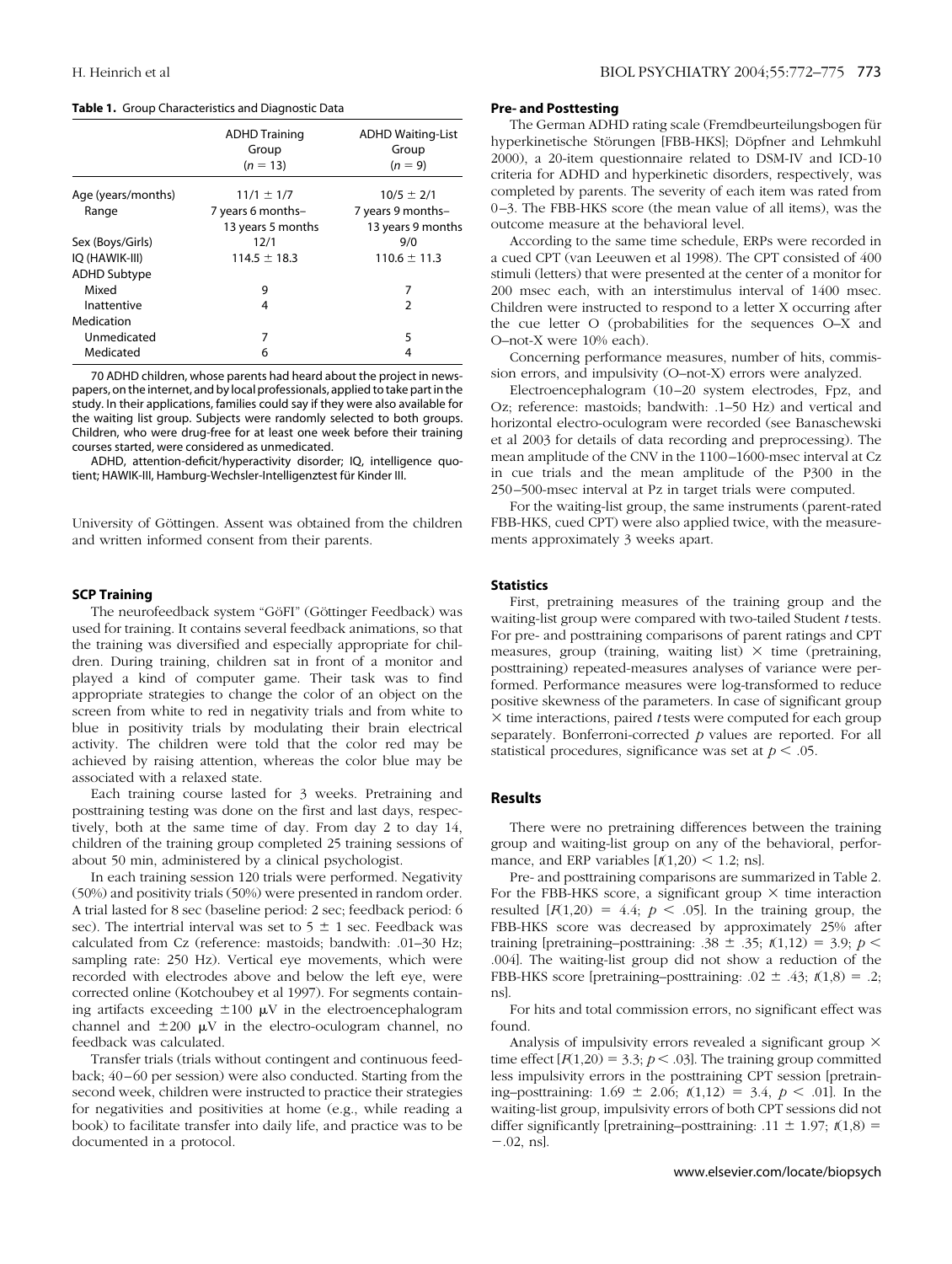<span id="page-2-0"></span>

|                                 | <b>ADHD Training Group</b><br>$(n = 13)$ |                  | <b>ADHD Waiting-List Group</b><br>$(n = 9)$ |                  |                                               |  |
|---------------------------------|------------------------------------------|------------------|---------------------------------------------|------------------|-----------------------------------------------|--|
|                                 | Pre                                      | Post             | Pre                                         | Post             | Statistics <sup><i>a</i></sup>                |  |
| <b>FBB-HKS Score-Parents</b>    | $1.62 \pm .35$                           | $1.23 \pm .45$   | $1.72 \pm .51$                              | $1.70 \pm .62$   | $G \times T: p < .05; T: p < .02$             |  |
| Continuous Performance Test     |                                          |                  |                                             |                  |                                               |  |
| <b>Performance Measures</b>     |                                          |                  |                                             |                  |                                               |  |
| <b>Hits</b>                     | $38.6 \pm 1.8$                           | $37.8 \pm 2.6$   | $37.3 \pm 3.3$                              | $37.4 \pm 2.1$   |                                               |  |
| Commissions                     | $3.46 \pm 5.36$                          | $1.38 \pm 1.45$  | $4.22 \pm 5.87$                             | $4.33 \pm 4.39$  |                                               |  |
| <b>Impulsivity Errors</b>       | $1.92 \pm 1.98$                          | $.23 \pm .44$    | $2.22 \pm 2.28$                             | $2.11 \pm 1.83$  | $G \times T: p < .03; G: p < .04; T: p < .03$ |  |
| Continuous Performance Test     |                                          |                  |                                             |                  |                                               |  |
| <b>Event-Related Potentials</b> |                                          |                  |                                             |                  |                                               |  |
| Cue–CNV $(\mu V)$               | $-2.71 \pm 2.54$                         | $-5.79 \pm 3.58$ | $-3.39 \pm 3.44$                            | $-3.64 \pm 2.45$ | $G \times T: p < .02$ ; T: $p < .01$          |  |
| Target-P300 $(\mu V)$           | $15.59 \pm 5.22$                         | $14.45 \pm 6.04$ | $13.71 \pm 8.07$                            | $13.51 \pm 7.95$ |                                               |  |

ADHD, attention-deficit/hyperactivity disorder; FBB-HKS, Fremdbeurteilungsbogen für hyperkinetische Störungen (German ADHD rating scale); Pre, pretraining; Post, posttraining; CNV, contingent negative variation; G, group; T, time.

 $^{a}$ *df* = 1,20.

For the mean amplitude of the CNV at Cz in the cue condition, a significant group  $\times$  time interaction resulted  $[F(1,20) = 6.1; p <$ .02]. A marked CNV increase was found in the training group [pretraining–posttraining:  $3.07 \pm 3.04$ ;  $t(1,12) = 3.6$ ,  $p < .006$ ; see Figure 1] in contrast to the waiting list group [pretraining– posttraining:  $.25 \pm 1.88$ ;  $t(1,8) = .4$ , ns].

No significant effect was found for the mean amplitude of the P300 at Pz in the target condition [group  $\times$  time interaction:  $F(1,20) = .2$ , ns.

### **Discussion**

In this study, the effects of a 25-session SCP training were investigated in children with ADHD compared with a waiting-list group.

To evaluate training effects, performance and ERP measures of a cued CPT task were studied. In cue trials, children in the training group showed a pronounced CNV increase after SCP training. Because no pretraining–posttraining CNV effect was



**Figure 1.** Grand mean event-related potentials (ERPs) of the attentiondeficit/hyperactivity disorder training group (*n* 13) recorded at Cz in the cue condition of a continuous performance test. The thin line curve represents the ERP before starting the training (pre); the thick line curve represents the ERP recorded at the end of the training course (post). A pronounced increase of the contingent negative variation (CNV) in the 1100 – 1600-msec interval (between vertical dotted lines) can be observed.

found for the waiting-list group, a practice effect may be excluded. The CNV is thought to be related to the negativities that had to be generated during feedback training. After SCP training, children with ADHD may be able to allocate more resources, expecting the succeeding relevant stimulus. As a consequence, behaviorally, a decrease of impulsivity errors was observed. Hence, the CNV increase may be interpreted as a neurophysiological correlate of improved self-regulatory capabilities. In contrast, processes underlying P300 generation (e.g., memory updating, [Polich 1998\)](#page-3-0) do not seem to be affected by SCP training.

The reduction of the FBB-HKS score by approximately 25% after training seems promising. In further studies, nonspecific effects (e.g., improved self-esteem) and the status of medication have to be controlled for to establish the clinical efficacy of SCP training in ADHD.

*This study was supported in part by Hogrefe Verlag,* Göttingen and several International Service Clubs from the Göttingen area.

*We thank Susanne Mock, Svenja Schulz, Wolf-Dieter Bloemer,* and Paul Aner for their support. In GöFI, Mouse and Elephant *from the German television program "Die Sendung mit der Maus*" were used with the kind permission of WWF, Köln.

American Psychiatric Association (1994):*Diagnostic and Statistical Manual of Mental Disorders*. 4th ed. Washington, DC: American Psychiatric Press.

- Banaschewski T, Brandeis D, Heinrich H, Albrecht B, Brunner E, Rothenberger A (2003): Association of ADHD and conduct disorder— brain electrical evidence for the existence of a distinct subtype.*J Child Psychol Psychiatry* 44:356 –376.
- Barkley RA (1997): Behavioral inhibition, sustained attention, and executive functions: Constructing a unifying theory of ADHD. *Psychol Bull* 121:65– 94.
- Birbaumer N, Elbert T, Canavan AGM, Rockstroh B (1990): Slow cortical potentials of the cerebral cortex and behavior. *Physiol Rev* 70:1–41.
- Döpfner M, Berner W, Flechtner H, Lehmkuhl G, Steinhausen HC (1999): *Psychopathologisches Befund-System fu¨r Kinder und Jugendliche (CASCAP-D)*. Göttingen: Hogrefe.
- Döpfner M, Lehmkuhl G (2000): *DISYPS-KJ-Diagnostik-System für psy*chische Störungen im Kindes- und Jugendalter. Bern: Hans Huber.
- Elbert T, Rockstroh B, Lutzenberger W, Birbaumer N (1984): *Self-Regulation of the Brain and Behavior*. Berlin: Springer.